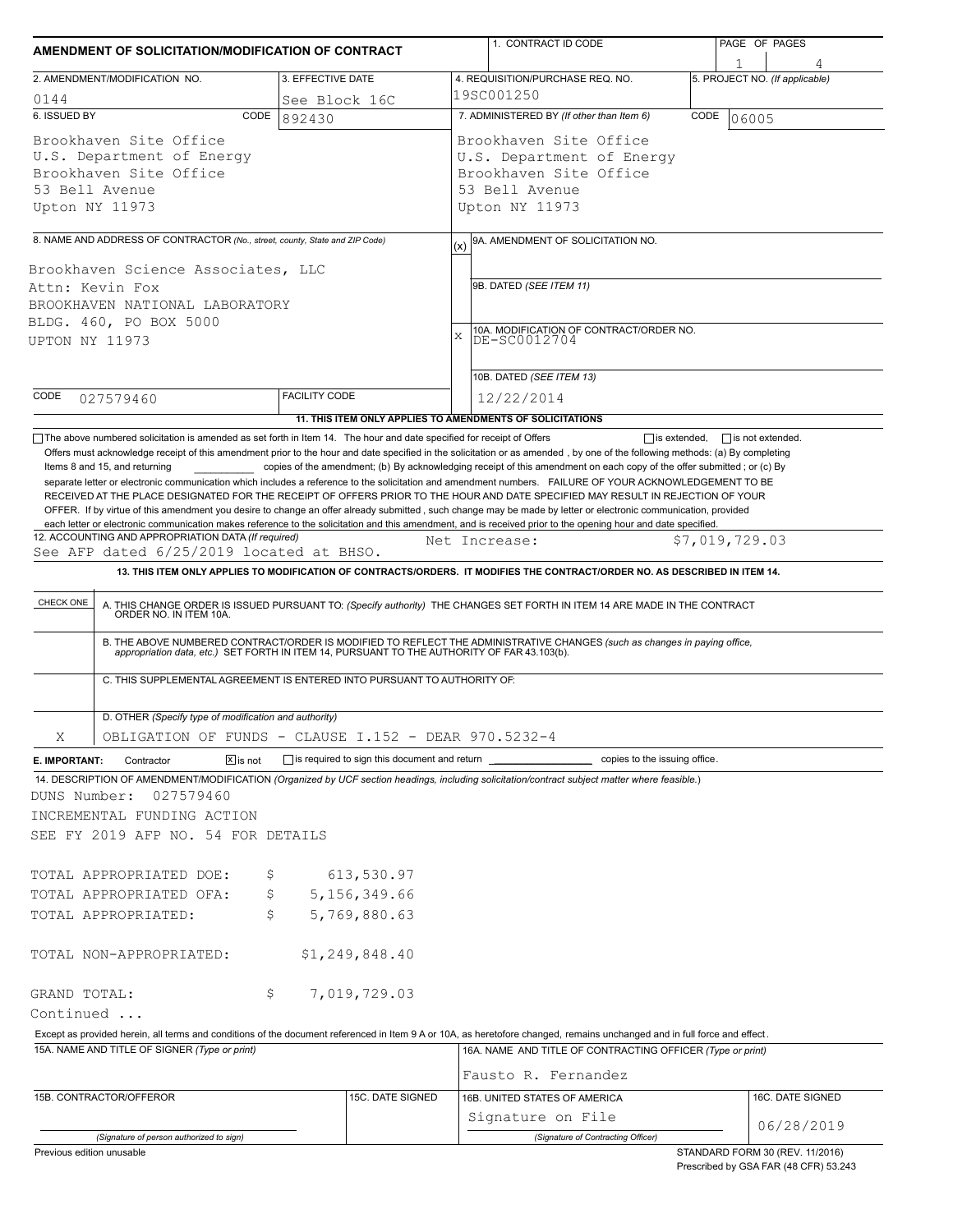**CONTINUATION SHEET** DE-SC0012704/0144 REFERENCE NO. OF DOCUMENT BEING CONTINUED **AGE ACCUMENT ACCUMENT OF A CONTINUED** 

NAME OF OFFEROR OR CONTRACTOR

ITEM NO. ┃ SUPPLIES/SERVICES UNIT PRICE AMOUNT Brookhaven Science Associates, LLC

| <b>ILEM NO.</b><br>(A) | SUPPLIES/SERVICES<br>(B)                                                                                                                                                                                                                                                                                                                                                    | <b>QUANTITI JUNII</b><br>(C) | (D) | UNII PRICE<br>(E) | <b>AMUUNT</b><br>(F) |
|------------------------|-----------------------------------------------------------------------------------------------------------------------------------------------------------------------------------------------------------------------------------------------------------------------------------------------------------------------------------------------------------------------------|------------------------------|-----|-------------------|----------------------|
|                        | PREVIOUS CONTRACT AMOUNT: \$3,112,857,748.11<br>NEW CONTRACT AMOUNT:<br>\$3,117,877,477.14                                                                                                                                                                                                                                                                                  |                              |     |                   |                      |
|                        | INFORMATION LISTED BELOW IS AUTO-GENERATED<br>CONTENT BY STRIPES:<br>INCREMENTAL FUNDING ACTION:                                                                                                                                                                                                                                                                            |                              |     |                   |                      |
|                        | FY 2019 AFP NO. 54                                                                                                                                                                                                                                                                                                                                                          |                              |     |                   |                      |
|                        | TOTAL APPROPRIATED DOE: \$613,530.97<br>TOTAL APPROPRIATED OFA: \$5,156,349.66                                                                                                                                                                                                                                                                                              |                              |     |                   |                      |
|                        | TOTAL APPROPRIATED: \$5,769,880.63<br>TOTAL NON-APPROPRIATED: \$1,249,848.40                                                                                                                                                                                                                                                                                                |                              |     |                   |                      |
|                        | GRAND TOTAL: \$7,019,729.03                                                                                                                                                                                                                                                                                                                                                 |                              |     |                   |                      |
|                        | PREVIOUS CONTRACT AMOUNT: \$3,112,857,748.11<br>NEW CONTRACT AMOUNT: \$3,112,857,748.11                                                                                                                                                                                                                                                                                     |                              |     |                   |                      |
|                        | SEE AFP FY 2019 NO. 54 FOR DETAILS<br>------------------                                                                                                                                                                                                                                                                                                                    |                              |     |                   |                      |
|                        | INFORMATION LISTED BELOW IS AUTO-GENERATED<br>CONTENT BY STRIPES:                                                                                                                                                                                                                                                                                                           |                              |     |                   |                      |
|                        | LIST OF CHANGES:<br>Reason for Modification : Funding Only Action<br>Total Amount for this Modification: \$7,019,729.03<br>New Total Amount for this Version:<br>\$3,119,877,477.14<br>New Total Amount for this Award: \$3,119,877,477.14<br>Obligated Amount for this Modification:<br>\$5,769,880.63<br>New Total Obligated Amount for this Award:<br>\$3,118,627,628.74 |                              |     |                   |                      |
|                        | CHANGES FOR LINE ITEM NUMBER: 1<br>Total Amount changed from \$3,112,857,748.11 to<br>\$3,119,877,477.14<br>Obligated Amount for this modification:<br>\$5,769,880.63                                                                                                                                                                                                       |                              |     |                   |                      |
|                        | NEW ACCOUNTING CODE ADDED:<br>Account code:<br>See AFP dated 06-25-2019 located at BHSO<br>Fund 00000<br>Appr Year 0000<br>Continued                                                                                                                                                                                                                                        |                              |     |                   |                      |
|                        |                                                                                                                                                                                                                                                                                                                                                                             |                              |     |                   |                      |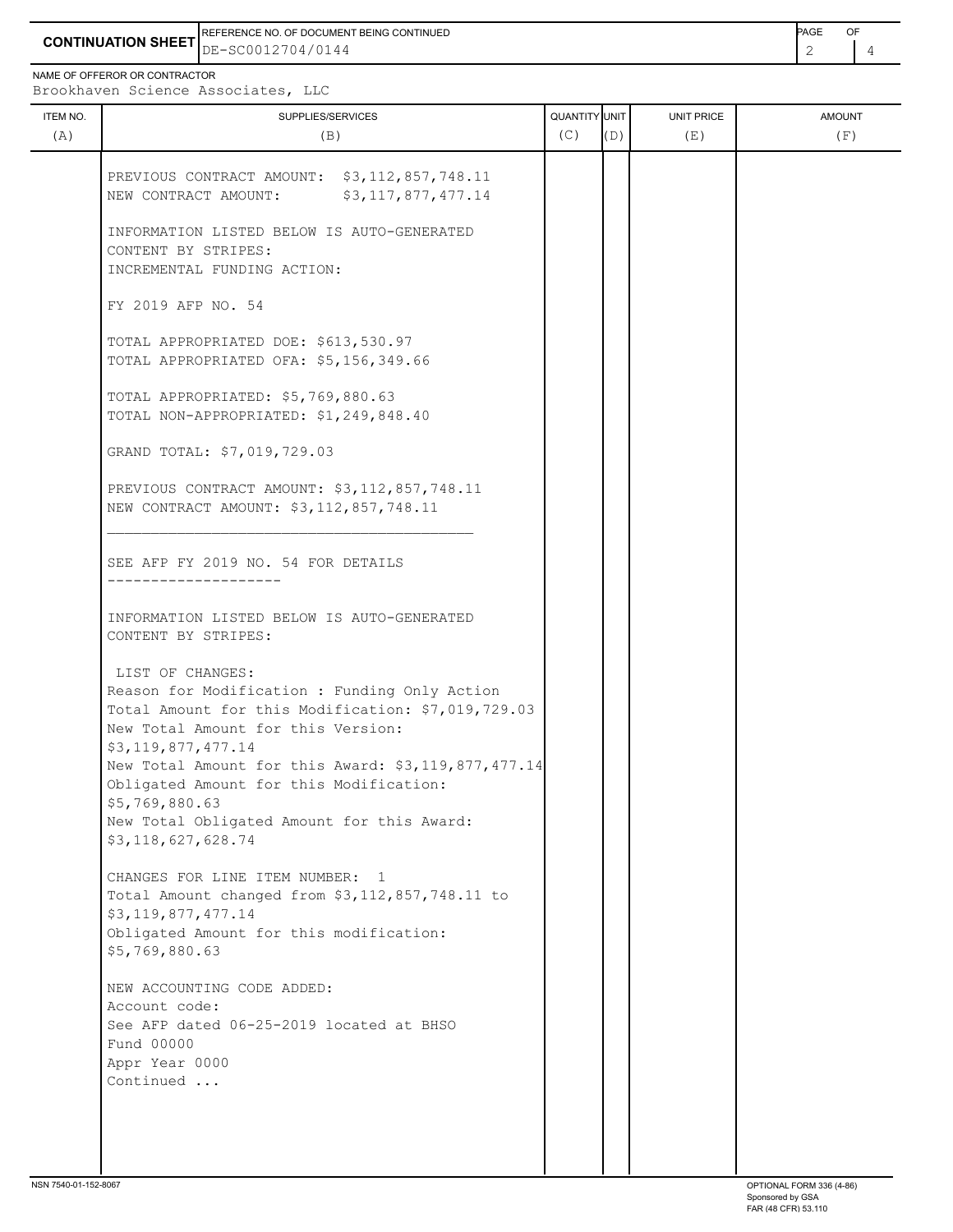**CONTINUATION SHEET** DE-SC0012704/0144 REFERENCE NO. OF DOCUMENT BEING CONTINUED **AGE ACCUMENT ACCUMENT OF A CONTINUED** 

NAME OF OFFEROR OR CONTRACTOR

| ITEM NO.<br>(A) | SUPPLIES/SERVICES<br>(B)                 | QUANTITY UNIT<br>(C) | (D) | <b>UNIT PRICE</b><br>(E) | <b>AMOUNT</b><br>(F) |
|-----------------|------------------------------------------|----------------------|-----|--------------------------|----------------------|
|                 |                                          |                      |     |                          |                      |
|                 | Allottee 00                              |                      |     |                          |                      |
|                 | Reporting Entity 000000                  |                      |     |                          |                      |
|                 | Object Class 00000                       |                      |     |                          |                      |
|                 | Program 0000000                          |                      |     |                          |                      |
|                 | Project 0000000                          |                      |     |                          |                      |
|                 | WFO 0000000                              |                      |     |                          |                      |
|                 | Local Use 0000000                        |                      |     |                          |                      |
|                 | Quantity: 0                              |                      |     |                          |                      |
|                 | Amount: \$5,156,349.66                   |                      |     |                          |                      |
|                 | Percent: . 16527                         |                      |     |                          |                      |
|                 | Subject To Funding: N                    |                      |     |                          |                      |
|                 | Payment Address:                         |                      |     |                          |                      |
|                 | Payment - Direct Payment                 |                      |     |                          |                      |
|                 | from U.S. Dept of Treasury               |                      |     |                          |                      |
|                 |                                          |                      |     |                          |                      |
|                 | NEW ACCOUNTING CODE ADDED:               |                      |     |                          |                      |
|                 | Account code:                            |                      |     |                          |                      |
|                 | See AFP dated 06-25-2018 located at BHSO |                      |     |                          |                      |
|                 | [Appropriated]                           |                      |     |                          |                      |
|                 | Fund 00000                               |                      |     |                          |                      |
|                 | Appr Year 0000                           |                      |     |                          |                      |
|                 | Allottee 00                              |                      |     |                          |                      |
|                 | Reporting Entity 000000                  |                      |     |                          |                      |
|                 | Object Class 00000                       |                      |     |                          |                      |
|                 | Program 0000000                          |                      |     |                          |                      |
|                 | Project 0000000                          |                      |     |                          |                      |
|                 | WFO 0000000                              |                      |     |                          |                      |
|                 | Local Use 0000000                        |                      |     |                          |                      |
|                 | Quantity: 0                              |                      |     |                          |                      |
|                 | Amount: \$613,530.97                     |                      |     |                          |                      |
|                 | Percent: . 01967                         |                      |     |                          |                      |
|                 | Subject To Funding: N                    |                      |     |                          |                      |
|                 | Payment Address:                         |                      |     |                          |                      |
|                 | Payment - Direct Payment                 |                      |     |                          |                      |
|                 | from U.S. Dept of Treasury               |                      |     |                          |                      |
|                 |                                          |                      |     |                          |                      |
|                 |                                          |                      |     |                          |                      |
|                 |                                          |                      |     |                          |                      |
|                 | Delivery Location Code: 06005            |                      |     |                          |                      |
|                 | Brookhaven Site Office                   |                      |     |                          |                      |
|                 | US Department of Energy                  |                      |     |                          |                      |
|                 | Brookhaven Site Office                   |                      |     |                          |                      |
|                 | 53 Bell Avenue                           |                      |     |                          |                      |
|                 | Upton NY 11973                           |                      |     |                          |                      |
|                 |                                          |                      |     |                          |                      |
|                 | Payment:                                 |                      |     |                          |                      |
|                 | Payment - Direct Payment                 |                      |     |                          |                      |
|                 | from U.S. Dept of Treasury               |                      |     |                          |                      |
|                 | FOB: Destination                         |                      |     |                          |                      |
|                 | Continued                                |                      |     |                          |                      |
|                 |                                          |                      |     |                          |                      |
|                 |                                          |                      |     |                          |                      |
|                 |                                          |                      |     |                          |                      |

 $\overline{1}$